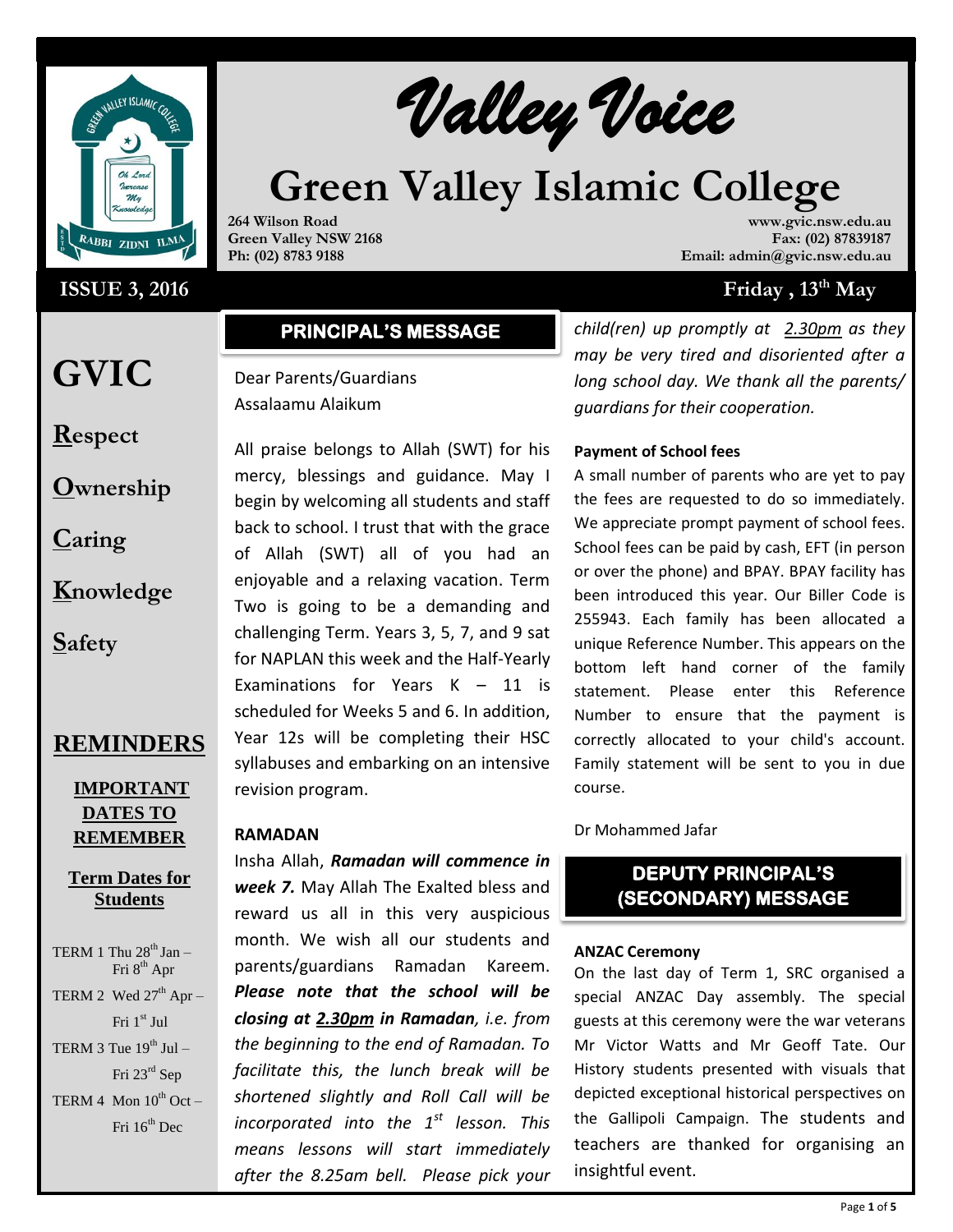# **Year 12**

We would like to thank the parents for their efforts and support during our parent - teacher meeting this Term. Subject teachers had the opportunity to discuss with the parents the support needed for their child in preparing for Trial and HSC Examinations. It is essential for students to create a study planner and utilise the feedback provided by the subject teachers to improve their results. Preparation and practicing HSC examination questions under time management is the key to success.

## **Year 7 – 11**

The Half Yearly Examination for Years 7-11 will commence from Week 5, Thursday of this Term. The Examination timetable will be handed out to the students soon.

#### **HSC Examination timetable**

Students can view their personalised HSC Examination timetable via their [Students Online](http://communications.boardofstudies.nsw.edu.au/link.php?M=1753627&N=1144&L=283&F=H) account. Students are to log in and check that their timetable is correct. Students should also check their personal details – It is important that your email address and mobile numbers are correct, as BOSTES uses email and SMS to contact students.

#### Mrs Sameema Ali

# **FROM THE ENGLISH DEPARTMENT**

The English Department has been busy this Term preparing students for NAPLAN as well as encouraging students to read and write. It has been pleasing to note that students are reading widely and that writing skills are progressing steadily in the school.

Our keen and talented writers are also offered opportunities throughout the year. They can enter competitions and attend workshops. Students, in successive years, have been given the opportunity to challenge themselves. Competitions and opportunities will be announced via the school's newsletter as well as in class.

Half- Yearly Examinations will also be beginning this Term. Here are some ways to help support your child in preparation for their English Examinations:

- Help your child find a quiet place to study without distractions. Make sure their table is uncluttered so they can focus better.
- Encourage your child to find out exactly what the test involves - Are their English workbooks up to date?
- Encourage your child to ask for help or ask their teacher for clarity if they are unsure of something or if he or she feels confused.
- Help your child to plan their study schedule early on so he or she has sufficient time to study.

# Mrs Daou English Department

# **SPORTS REPORT**

# **Faith Shield Soccer Gala Day**

Year 7-8 students will be competing in the upcoming 'Faith Shield' Soccer Gala Day on Thursday, 19<sup>th</sup> May. Teams will travel to Greenacre to play in the soccer competition against other Islamic schools. The cost will be \$15 per player. Sign up at the PDHPE staff room.

# **Bashar Houli AFL State Cup**

Year 9-10 boys will be competing in the 'Bashar Houli State Cup' on Wednesday, 25<sup>th</sup> May. Teams will travel to Chisholm Park in Auburn to play against other boys schools. AFL talent scouts will be present to identify 'gifted and talented' players. Cost will be \$15 per player. Sign up at the PDHPE staff room.

# **Girls Go-Active Tri-sport Gala Day**

Year 7-10 girls will be competing in the upcoming 'Go-Active Tri-sport' Basketball, Soccer, Dodgeball Gala Day on Wednesday, 25<sup>th</sup> May. Teams will travel to Bankstown to play against other girls schools. Cost will be \$15 per player. Sign up at the PDHPE staff room.

#### **PDHPE**

Ramadan will commence in early June. Physical Education (P.E.) classes are compulsory for all Year 7-10 students and will go ahead as normal. Class times in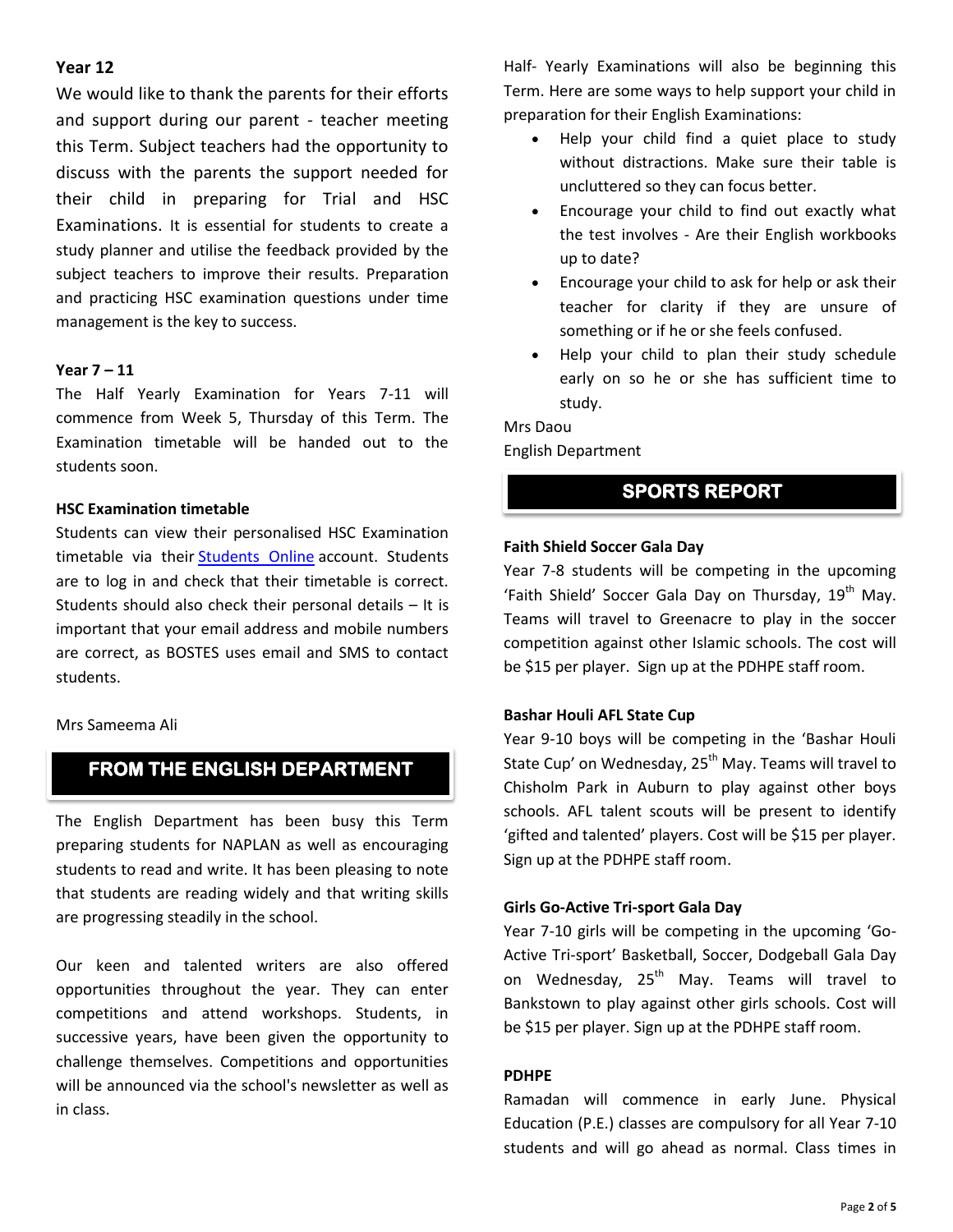Ramadan will be shortened and P.E. teachers will lighten the intensity of physical activity to cater for fasting students. However, fasting will NOT be accepted as an excuse for not participating in P.E. lessons.

# Mr Tallal Taha Sports Coordinator

# **WELFARE REPORT**

#### **Camp Yarramundi**

The students' experiences at camp were so amazing and awesome. There were a lot of fun activities to do such as the giant swing, canoeing, camp fire, alpine rescue and high ropes. We had so much fun bonding with the Year 10 students. During camp, the instructors took us out of our comfort zones. We had fun hours and lots of laughter. The camp fire was amazing especially the part when we made damper, sang camp songs and Zena started to dance for us. We even had a talent show done by the Year 7's for the Year 10's, Mrs Chouman and Ms Zeitoune. At camp we had yummy foods for breakfast, lunch and dinner. It was such an inspiring experience that we would like to go back again.



By Zena Rasol and Myah Elsaket, 7G.

#### **Uniform**

Being in full school uniform demonstrates a student's commitment to being a positive member of the school community and enhances the good image of our school. It is our school policy that all students wear full school

uniform. If for some reason an item of school uniform cannot be worn the student is required to have a note of explanation and he/she is to see the Welfare coordinators before school to obtain an Out of Uniform Pass. We are finding that a few of our students are not in the correct uniform.

We request that all parents ensure that their child comes to school with the correct:

- shoes (leather)
- socks (white)
- school hijab (with either a white or navy colour band, NOT any other shade of blue)
- navy/black beanie, neck scarf and gloves

In addition students should not have the following:

- brooches (white safety pin is sufficient)
- jewellery
- nail polish
- makeup
- aerosol sprays and perfume

Studies have found that students who are well groomed have a better attitude towards learning. This expectation that students adhere to wearing the correct school uniform is based on developing the value of respect and ownership in our children.

Ms Joumana Chouman Girl's Welfare Coordinator

# **DEPUTY PRINCIPAL'S (PRIMARY) HIGHLIGHTS**

Assalaamu Alaikum

## **Excursions**

Parents are requested to mark the following dates on their calendar as students will participate in excursions on these selected days. Teachers are rigorously involved in searching for motivating and engaging learning activities and an example is excursions. Excursions provide exciting pathways for learning that are not confined to the boundaries of the classroom. Please share your child's enthusiasm and support the school by allowing your child to be actively involved and be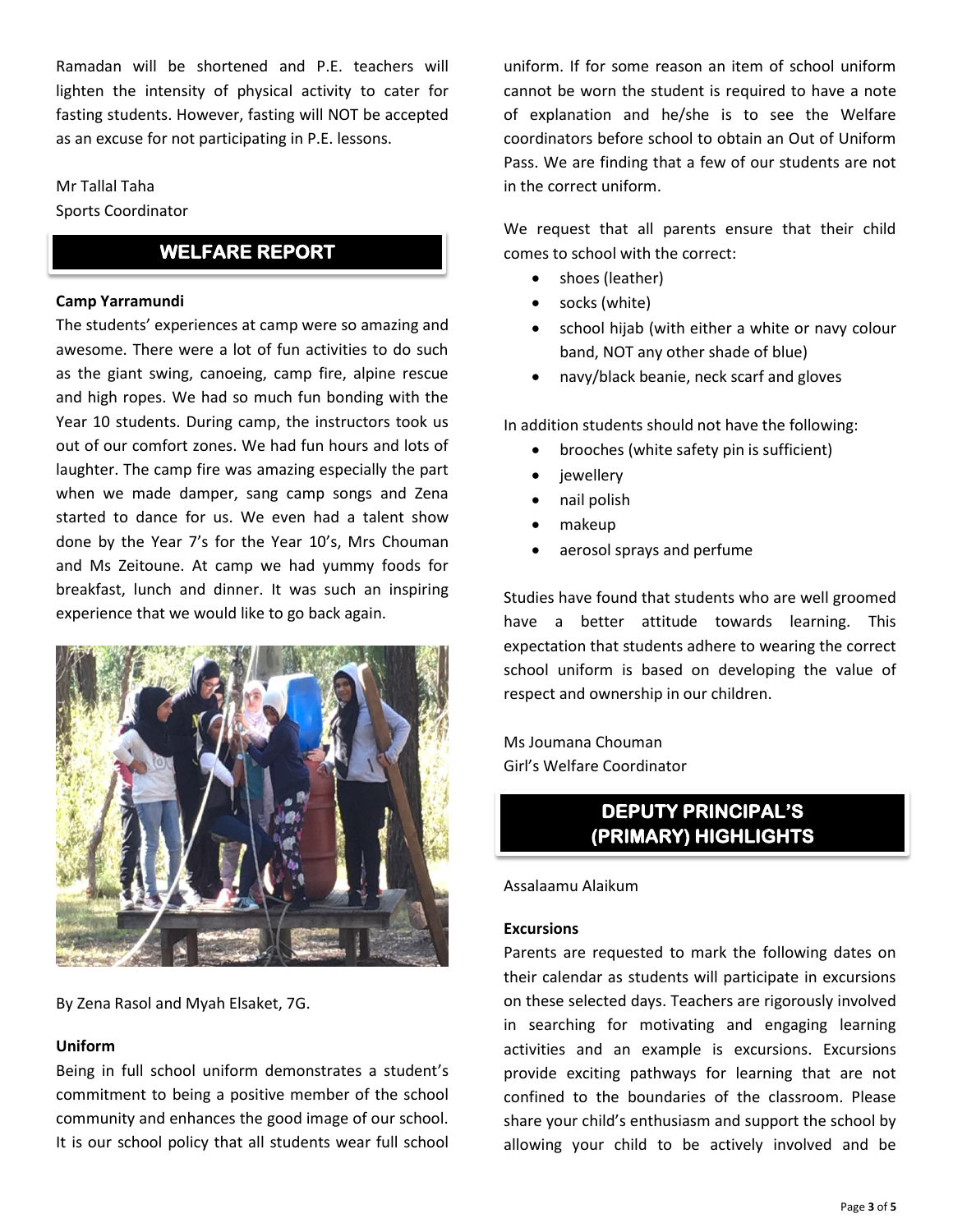punctual on the day of the excursion. The details are as follows:

| Grade | <b>Excursion</b> | Venue       | <b>Focus</b>           |
|-------|------------------|-------------|------------------------|
|       | Date             |             |                        |
| Year  |                  | Imax        | <b>Sir Ernest</b>      |
| 5     | 24/05/16         | Theatre     | Shackleton's Antarctic |
|       |                  |             | adventure, hardship,   |
|       |                  |             | heroism and            |
|       |                  |             | testimony of           |
|       |                  |             | endurance              |
| Year  |                  | Australian  | Indigenous/Aboriginal  |
| 2     | 24/05/16         | Museum      | culture, lifestyle,    |
|       |                  |             | artefacts              |
| Year  |                  | Taronga     | <b>Living Things</b>   |
| 1     | 25/05/16         | Zoo         | (Science)              |
|       |                  |             | The need for shelter   |
|       |                  |             | (HSIE)                 |
| Year  | 2/06/16          | Science     | Enhance the study of   |
| 3     |                  | Planetarium | Planets                |
|       |                  | Wollongong  | Science study on       |
|       |                  |             | "Space"                |

## **Spelling Buzz**

As part of Education Week celebration, a Spelling Buzz has been organised for Years  $1 - 6$ . This annual event is scheduled for Week 4 of Term 2 (Monday  $16<sup>th</sup>$  May to May  $20<sup>th</sup>$ ). In order to challenge the students, the words will not be disclosed prior to the event however, students can prepare by completing their weekly spelling tasks on a regular basis. Wider reading and exposure to fiction and non-fiction books as well as reading a range of materials, including recipes, timetables, letters, magazines, etc. will help students to develop extensive vocabulary.

## **Walk Safely to School Day**

Primary students will participate in this annual event by taking a supervised walk along a familiar route, followed by having a healthy breakfast at school. Once again this event will coincide with Education Week celebrations. A special note has been sent out to parents to seek permission and to update teachers about any allergies. Only students with a written permission can be allowed to have a shared breakfast at school.

## **2017 Kindergarten Enrolment**

Parents seeking enrolment for their children in 2017 are requested to contact the school office for enrolment forms. Please inform friends and family about the enrolments being open as well. The completed forms need to be submitted ASAP as limited places are available and enrolment will close on **Wednesday of Week 10, Term 2 (29th June 2016).** Students will be interviewed on Saturday,  $30<sup>th</sup>$  of July, 2016. Further details will be sent through letters posted to parents, early Term 3. Newly enrolled siblings of our current students will also be expected to have certain requirements such as school readiness including basic literacy/ numeracy and social skills for safety around other students.

Currently the school has three streams of kindergarten classes and each class is supported by a full time teacher aide. Each classroom is fully equipped with an interactive smart board, class set of iPads, classroom computers and access to a modern library served by two full time library assistants. Students from Years 1 – 6 have a fully qualified Sports teacher and access to a well -equipped hall for Sports.

## **Half - Yearly Examinations**

Primary Assessments are scheduled for Week 6 (Monday  $30^{th}$  May – Friday  $3^{rd}$  June). Parents are requested to ensure that children are punctual with 100% attendance during this period, unless it is a medical emergency. Examination timetables and details regarding content coverage in each subject were submitted to parents on Friday, 6<sup>th</sup> May. Please contact the school office if further clarification is required. Due to Ramadan, Parent-Teacher interviews will be held on Wednesday  $20^{th}$  July, 2016 (Week One of Term 3).

## **After School Support Classes**

Please note that Thursday, 5<sup>th</sup> May was the last day for NAPLAN support classes since NAPLAN exam is scheduled for Week 3,  $10^{\text{th}} - 12^{\text{th}}$  May 2016. However, Years 1, 2, 4 and 6 will continue to have their after school support classes on Tuesdays from 3:30 – 4:30 pm and the last class will be on the  $24<sup>th</sup>$  of May (Tuesday of Week 5).